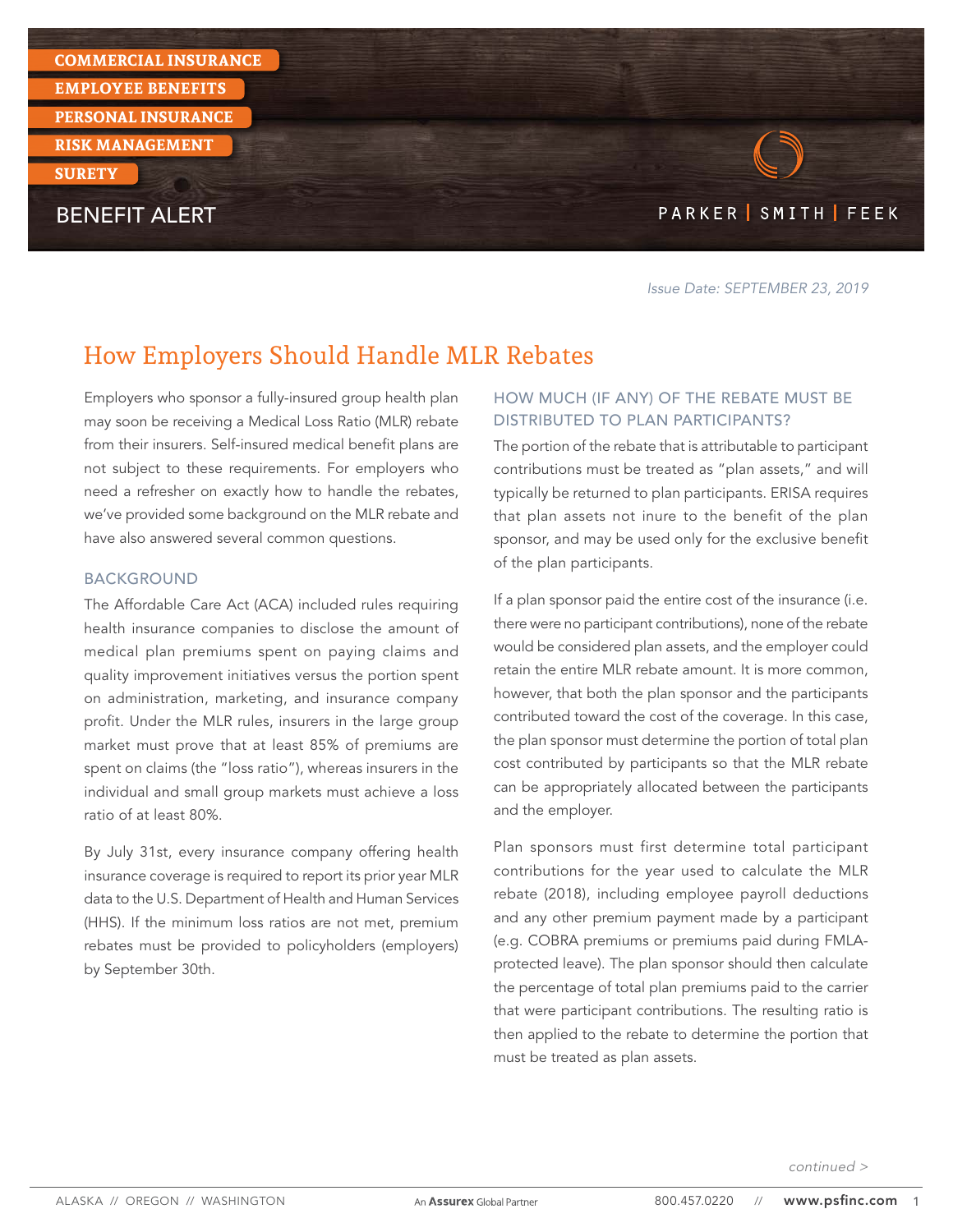#### **COMMERCIAL INSURANCE**

**EMPLOYEE BENEFITS** 

**PERSONAL INSURANCE**

**RISK MANAGEMENT** 

#### **SURETY**

## BENEFIT ALERT

# PARKER SMITH FEEK

#### EXAMPLES

- Total premiums paid to carrier for a plan with 100 covered employees during 2018 = \$1,000,000.
- Total participant contributions during 2018  $=$  \$250,000.
- Participants paid 25% of total plan premiums for the year (\$250,000 / \$1,000,000).
- The employer receives a \$15,000 rebate from the carrier in 2019.
- A total of \$3,750 is considered plan assets (25% of the \$15,000).

## WHICH PLAN PARTICIPANTS SHOULD RECEIVE A DISTRIBUTION?

As plan sponsors develop an allocation method, they also need to determine which plan participants will receive a distribution and how much of the distribution each plan participant should receive.

The rebate should go to plan participants of the plan for which the rebate was received. So when a plan provides multiple benefit options under separate policies, the participants' share of the rebate must be distributed to the participants and beneficiaries covered under the policy to which the rebate applies. There is some flexibility regarding whether former participants are included. The most commonly chosen options are to:

- 1. Return the rebate to participants covered by the plan in the year in which the rebate is received (current plan year participants in 2019, including COBRA participants); or
- 2. Return the rebate to individuals who participated in the plan both in the year in which the rebate is received (2019 in this case) and in the year used to calculate the rebate (2018).

DOL guidance states: If [an employer] finds that the cost of distributing shares of a rebate to former participants approximates the amount of the proceeds, the fiduciary may properly decide to allocate the proceeds to current participants [only]… In most cases, the amount of the rebate on a per participant basis is so small that the administrative cost of distributing it to former participants will exceed the value of the rebate. NOTE: "Former plan participants" refers to previous plan year participants, not to COBRA participants or former employees, so current COBRA participants should be included in the distribution.

## HOW SHOULD THE PARTICIPANT PORTION (PLAN ASSETS) BE DISTRIBUTED?

The most common approach is to return the plan assets to plan participants either as a (i) premium holiday; or (ii) additional taxable compensation. Although technically plan assets may be used toward improving plan benefits, because the amount of the rebate is generally so small and guidance is limited in how this may be accomplished, this method is not recommended.